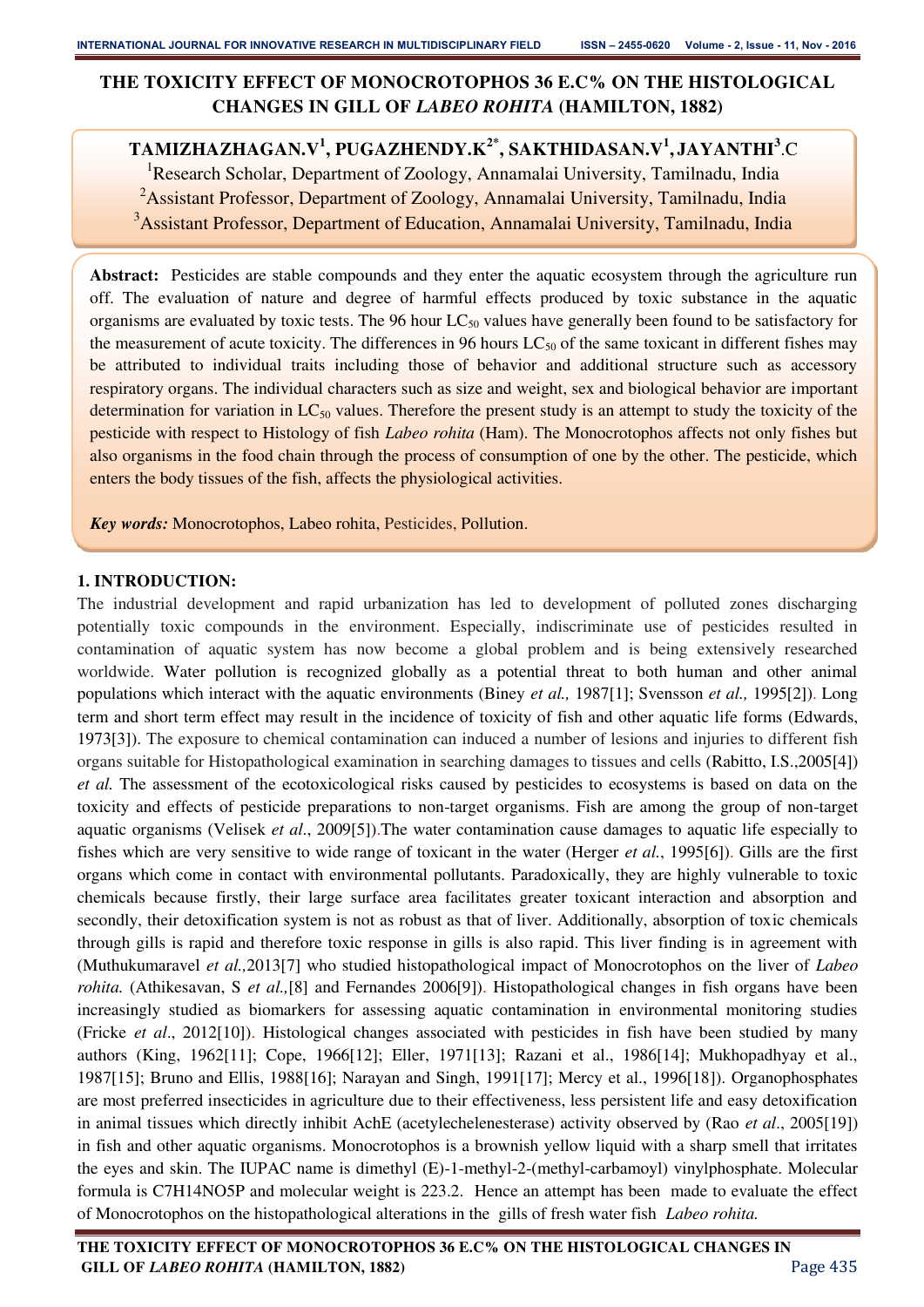## **2. MATERIALS:**

Healthy freshwater fish, Labeo rohita of the weight (15  $\pm$ 1g) and length (8.0  $\pm$  0.5 cm) were selected for the experiment and were collected from the local commercially culture farm near Kumbakonam. Fish were screened for any pathogenic infections. Aquaria were washed with 1% KMnO4 to avoid fungal contamination and then dried in the sun light.. Healthy fishes were then transferred to glass aquaria (35´20´20 cm) containing dechlorinated tap water. Fish were acclimatized to laboratory conditions for 10 to 15 days prior to experimentation. The rate of mortality during acclimatization was less than 10%. They were regularly fed with commercial food. Tap water was changed daily to remove faces and food remnants.

## **3. TOXICITY TEST:**

Toxicity tests were conducted in accordance with standard methods (APHA, 1992[20]). Stock solution of Monocrotophos 36% EC with a concentration of 0.1 ml per litre (equivalent to 1 ppm) was prepared in distilled water. Based on the progressive bisection of interval on a logarithmic scale, log concentrations were fixed after conducting the range finding test. The fish were starved for 24 hours prior to their use in the experiments as recommended by storage to avoid any interference in the toxicity of pesticides by excretory products. After the addition of the toxicant into the test tank with 10 litters of water having twenty fish, mortality was recorded after 24, 48, 72 and 96 hours. Five replicates were maintained simultaneously. Percent mortality was calculated and the values were transferred into probity scale.

## **4. METHOD:**

After treatment, both the experimental and control fishes were sacrificed at the end of  $4<sup>th</sup>$  day. gill were removed and dropped in aqueous Bouins fluid. After fixation, tissues were dehydrated through a graded series of ethanol, cleared in xylene, and infiltrated in the paraffin. Sections of 4–6 *l*m were prepared from paraffin blocks by using a rotary microtome. These sections were then stained with Hematoxylin-Eosin. Histopathological lesions were examined and photographed, using Leica photomicroscope.



**Fig no: 1.The control Gill Section of** *Labeo rohita*



**Fig no: 2.The 24 hours Treatment Gill of** *Labeo rohita*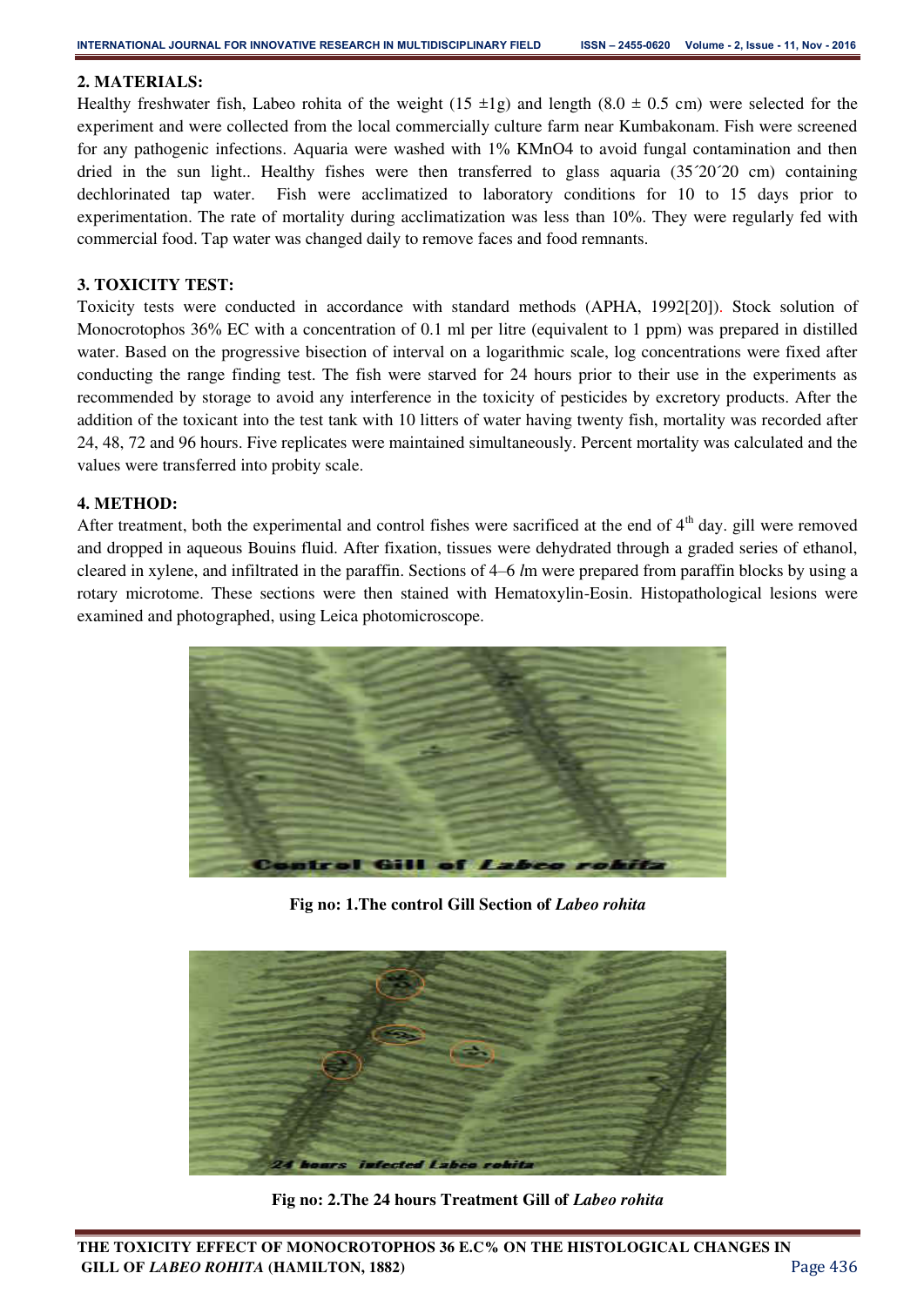

**Fig no: 3.The 48 hours Treatment Gill of** *Labeo rohita*



**Fig no: 4.The 72 hours Treatment Gill of** *Labeo rohita* 



**Fig no: 5.The 96 hours Treatment Gill of** *Labeo rohita* 

**Legend of Histological pictures** 

PGL- Primary Gill Lamellae DE-Degeneration of Epithelium **SGL- Secondary Gill Lamellae** *Hy***- Hypertrophy** *Hy-* **Hypertrophy FSL – Fusion of Secondary Gill Lamellae EGL-Erosion Sec Gill Lamellae** 

## **5. RESULTS AND DISCUSSION:**

In the present investigation has attempted the control fish secondary gill lamellae appeared as finger-like structures. The secondary gill lamella (SGL) was very thin, slender and attached on either side of the primary gill lamellae (PGL). Figure no: 2 Shows on The secondary gill lamellae are highly vasculared and surrounded by thin layer of epithelial cell.

 The totally observed results in the present investigation shows on Histopathological changes have been found in gill and liver of *Labeo rohita* under sub lethal concentration of Monocrotophos chronic exposure fusion and shortening lamellae hypertrophy and degradation epithelium and necrosis were found in gill treated with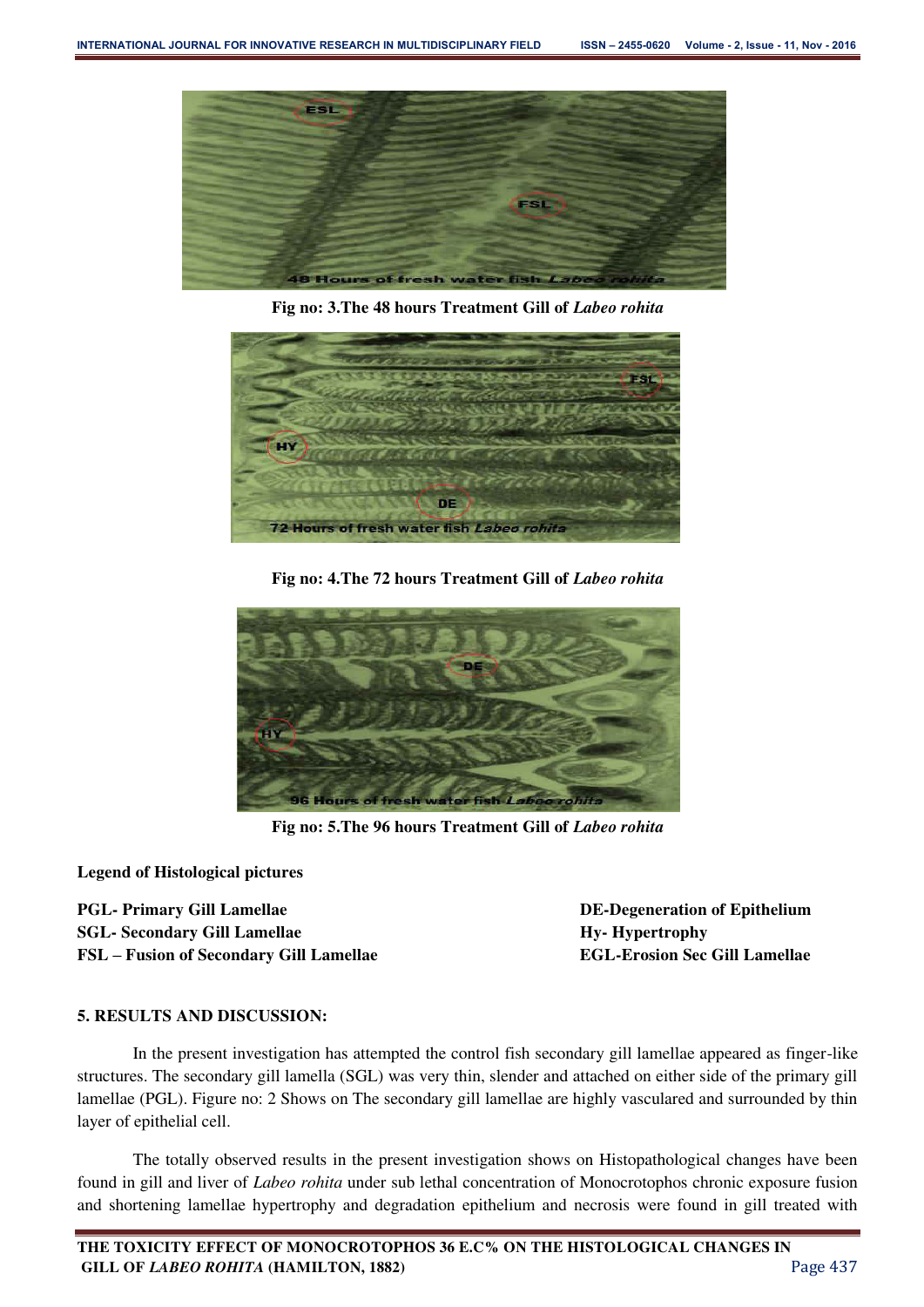Monocrotophos of *Labeo rohita* Figure no:3 (Hemalatha and Banerjee 1977[21]) and Indirabai and Geetha (2010)[22] noted similar type of gill lesions in Zinc treated *Heteropneustes fossilis* and Monocrotophos treated *Labeo rohita* respectively,(Tamizhazhagan and Pugazhendy(2016) [23]) observed severe hyperplasia in secondary gill lamellae which lead to complete embedding in adjacent lamellae in copper, cadmium, lead and mercury treated *Oreochromis niloticus*. In the present study, hypertropy and degeneration of secondary lamellae were apparent in *L. rohita* exposed to monocrotophos (Figure 4). These observations are directly quite comparable to pathological lesions induced in gills by mercuric chloride in *Acipenser persicus* fry (Khoshnood *et al*., 2011[24]), by lead and cadmium treatment in *Cyprinus carpio* (Patnaik *et al*., 2011[25]), *Lates calcarifer*  (Thophon *et al*.,2003[24]), *Brachydanio rerio* and *Salmo gairdneri* (Karlson-Norgren *et al*., 1985[26]). Patel and Bahadur 2010[27]) also noted severe gill lesions in copper treated *Catla catla*. In the present investigation the gill epithelium of Monocrotophos treated fish was completely desquamated, fusion and shapeless secondary lamellae and were broken at several places (Figure 5).(Daoust *et al*.1984[28]) also observed similar pathological lesions in the gill of copper treated rainbow trout, *Salmo gairdneri*. Further, (Hemalatha and Banerjee 1997[29]) and Al-Attar (2007)[30] also observed such gill damages in zinc chloride and nickel treated *Heteropneustes fossilis* and *Oreochromis niloticus*. (F.A.S. Mohamed, (2009[31]): The cellular damage observed in the gills in terms of epithelial proliferation, separation of the epithelial layer from supportive tissues and necrosis can adversely affect the gas exchange and ionic regulation.

#### **6. RECOMMENDATIONS:**

In modern Agricultural filed should be avoided Commercial manure and pesticide/Insecticide/Herbicide etc., recommended formers using only natural weed and predator control methods

#### **7. CONCLUSION:**

The results in the present study showed that the exposure of *Labeo rohita* of Monocrotophos caused pathology in their organs gill and they were associated with the exposure. Histological alterations in *Labeo rohita* under the toxicity of Monocrotophos can be used as a sensitive model to monitor the aquatic pollution and aquatic animals.

## **ACKNOWLEDGEMENT:**

 This work fully carried all necessary facility provide and appreciation thanks to Government Arts College, Kumbakonam. And now studying Annamalai University, Department of Zoology, Professor and Head Dr. R. Karuppasamy.

## **REFERENCES:**

- 1. APHA (American Public Health Association), 1992. Standard Methods of water and waste water. 18th ed. American water works Association, Water Environment Federation Publication. APHA, Washington D.C.[20]
- 2. Al-Attar, A.M. 2007. The influences of nickel exposure on selected physiological parameters and gill structure in the teleost fish, *Oreochromis niloticus*. *J. Biol. Sci.,* **7 (1)**: 77-85.[30]
- 3. Athikesavan, S., Vincent, S., Ambrose, T. and Velmurugan, B. 2006. Nickel induced histopathological changes in the different tissues of freshwater fish, *Hypophthalmichthys molitrix* (Valenciennes). *J. Environ. Biol.,* 27: 391-395.[8]
- 4. Biney C, Calamari D, Membe TW, Naeve H, Nyakageni B, Saad MAH (1987). Scientific bases for pollution control in African inland waters, FAQ Fisheries Report. 369: 9-23.[1]
- 5. Bruno, D. W., A. E. Ellis (1988).Histological effects in Atlantic salmon, *Salmo salar* L. Attributed to the use of tributiltin antifoliant.Aquaculture. 72, 14-20.[16]
- 6. Cope, O. B. (1966). Contamination of the freshwater ecosystem by pesticides. J. Appl. Ecol. 3, 33.[12]
- 7. Daoust, P.Y., Wobeser, G. and Newstead, J.D. 1984. Acute pathological effects of inorganic mercury and copper in gills of rainbow trout. *Vet. Pathol.,* 21(1): 93-101.[29]
- 8. Edwards, C. A. 1973. In Environmental pollution by Pesticides. *Plenum press*.542.[3]
- 9. Eller, E. E. (1971). Histological lesions in cutthroat *Salmo clark* exposed chronically to the insecticide endrin. Am. J. Pathol. 64, 321-336.[13]